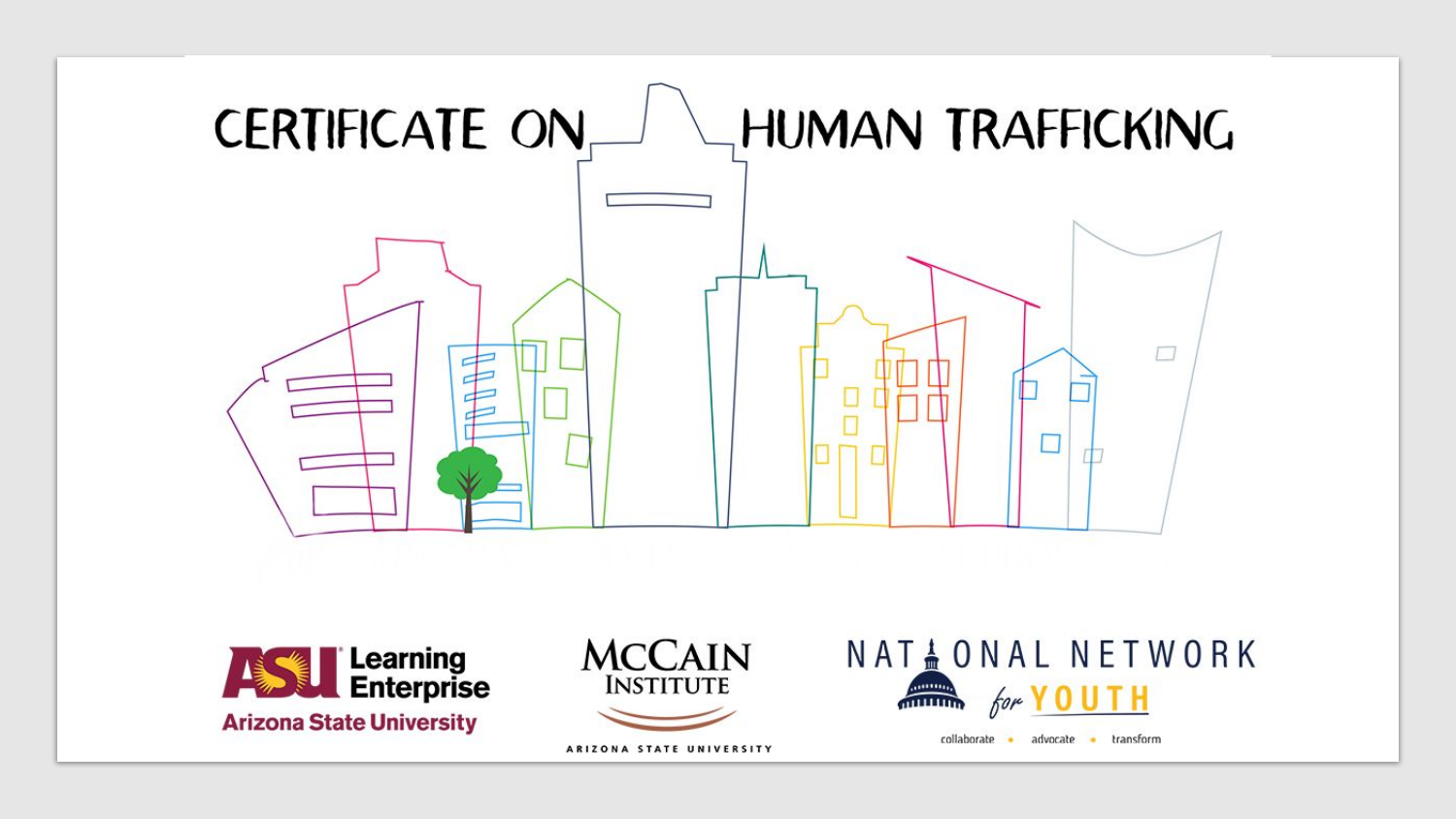## **COURSE DESIGN AND AUDIENCE**

- Designed to train multi-level experienced providers.
- Training is accredited for 6 credit hours per course through the National Association of Social Workers.



Self paced

Online

Interactive, scenario-based

- Anti-trafficking staff or specialists
- Case managers
- Child Protective Services
- Clinical practitioners
- Community educators
- Correctional treatment specialists
- Homeless program supervisors
- Law enforcement
- McKinney Vento liaisons
- Outreach coordinators
- School counselors
- Youth advocates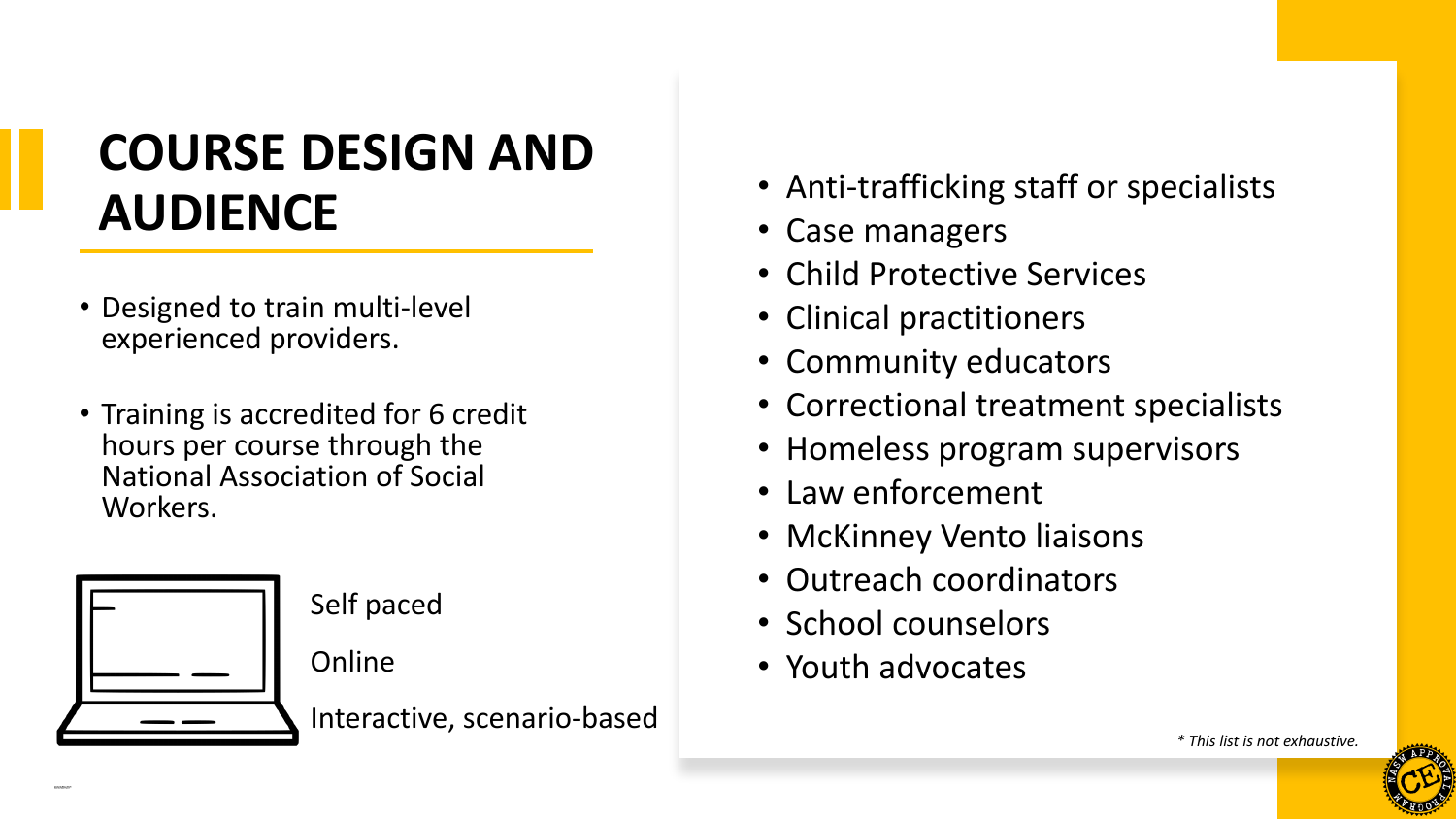# COURSE 1 – FOUNDATIONS

- Trafficking definitions and relevant laws
- Trafficking myths & biases, and identification
- Addressing trafficking trauma and its impacts
- Building relationships with youth and case management
- Accessing additional resources and meeting professional obligations
- Responding to local variations







**Location:** Online

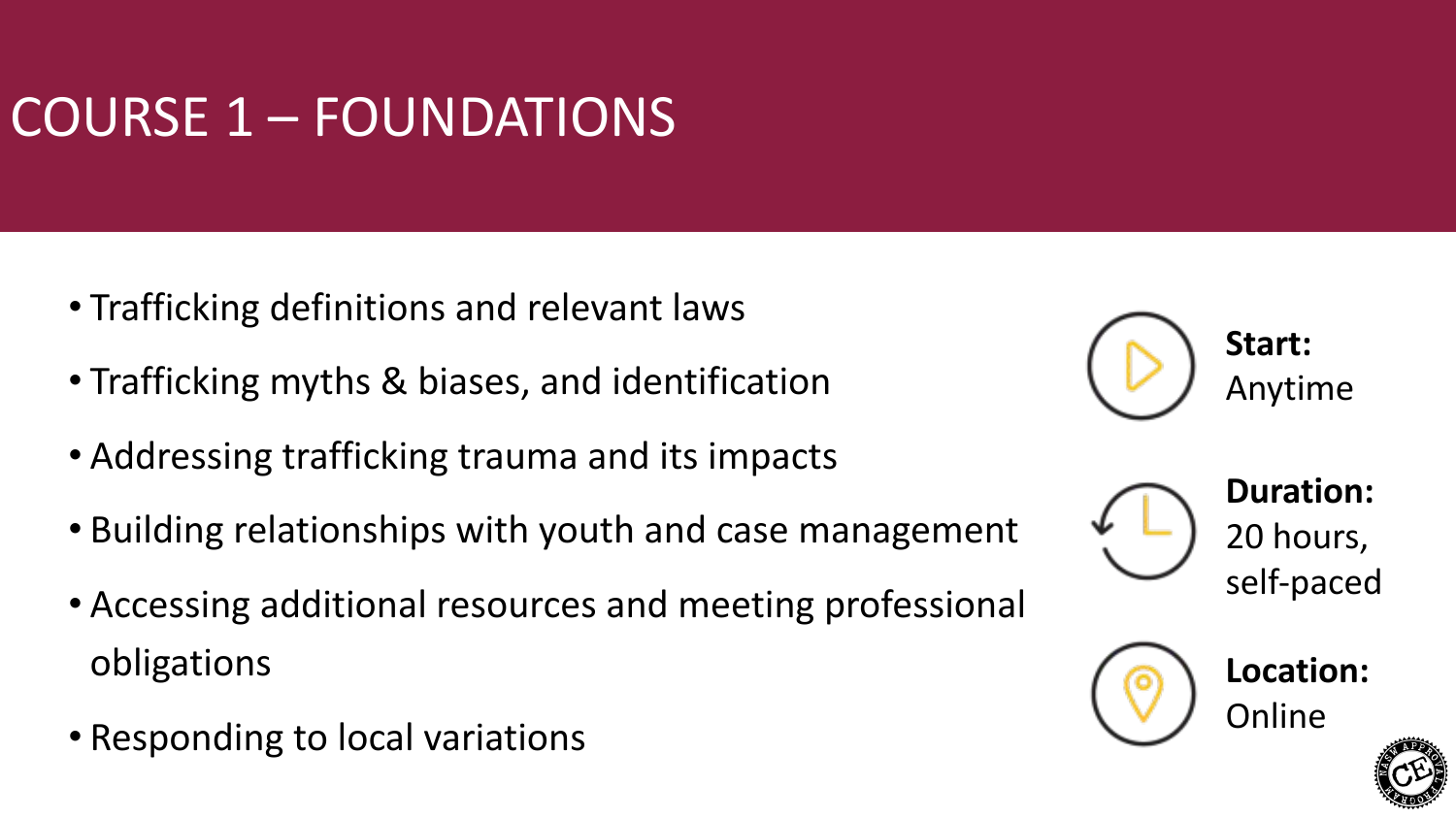# COURSE 2 – PRACTICAL APPLICATIONS

- How to screen youth clients for experiences of sex and/or labor trafficking
- How to assess the needs of your trafficked youth clients
- How to appropriately serve youth who have been trafficked
- Understanding the science of trauma and its impact on your clients
- Helping staff cope with secondary trauma

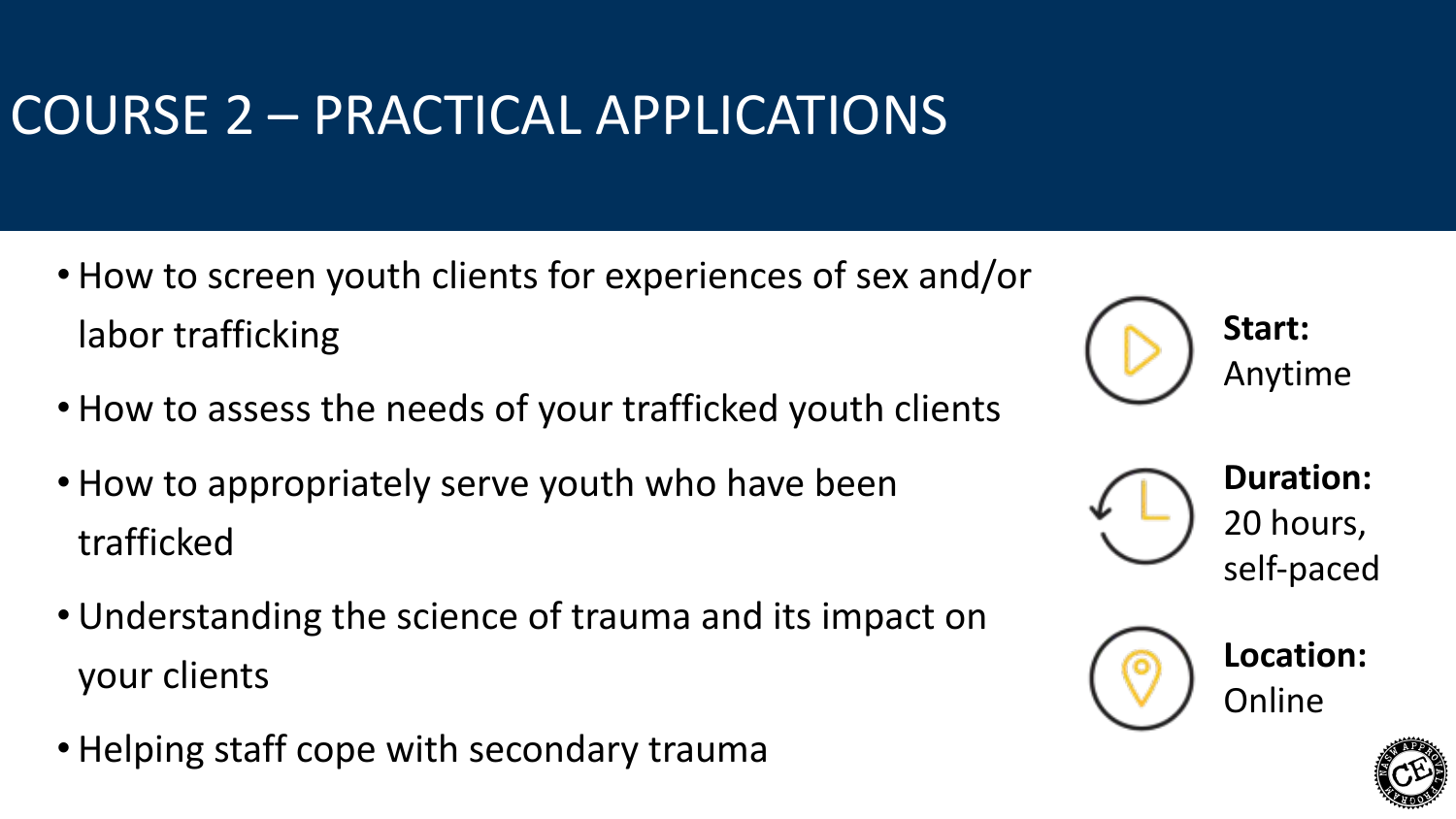#### **INTERACTIVE EXAMPLE: Intake and Needs Assessment**

*When conducting a needs assessment, it is important to truly engage with the client and complete the assessment together. It is important to help the client separate their goals and needs.* 

*Review the following scenario and determine which question(s) should be addressed to comprehensively completed a needs assessment with the client.* 

R.L. got beaten a lot by their dad and was rarely allowed to leave the house. At age 12, R.L. ran away from home. Eventually, R.L. went into foster care and was placed in numerous foster and group homes but continued to run away. When R.L. was 15, they ran away and stayed with a friend's boyfriend and his roommates. They let R.L. stay if they had sex with them and helped sell drugs for them. They were given food only if they sold a certain number of drugs. When R.L. tried to run away, they were beaten and forced to stay. Eventually, R.L. also became a habitual user of marijuana and recently started using meth.

You are meeting with R.L. for the first time after R.L. was found by law enforcement. You don't know where they have been staying or whom they have been staying with. You don't know if there are any placements available or how soon a placement may become available.

Based on this scenario, which of the following would you need to know as part of your initial needs assessment for R.L.? (Select all that apply.)



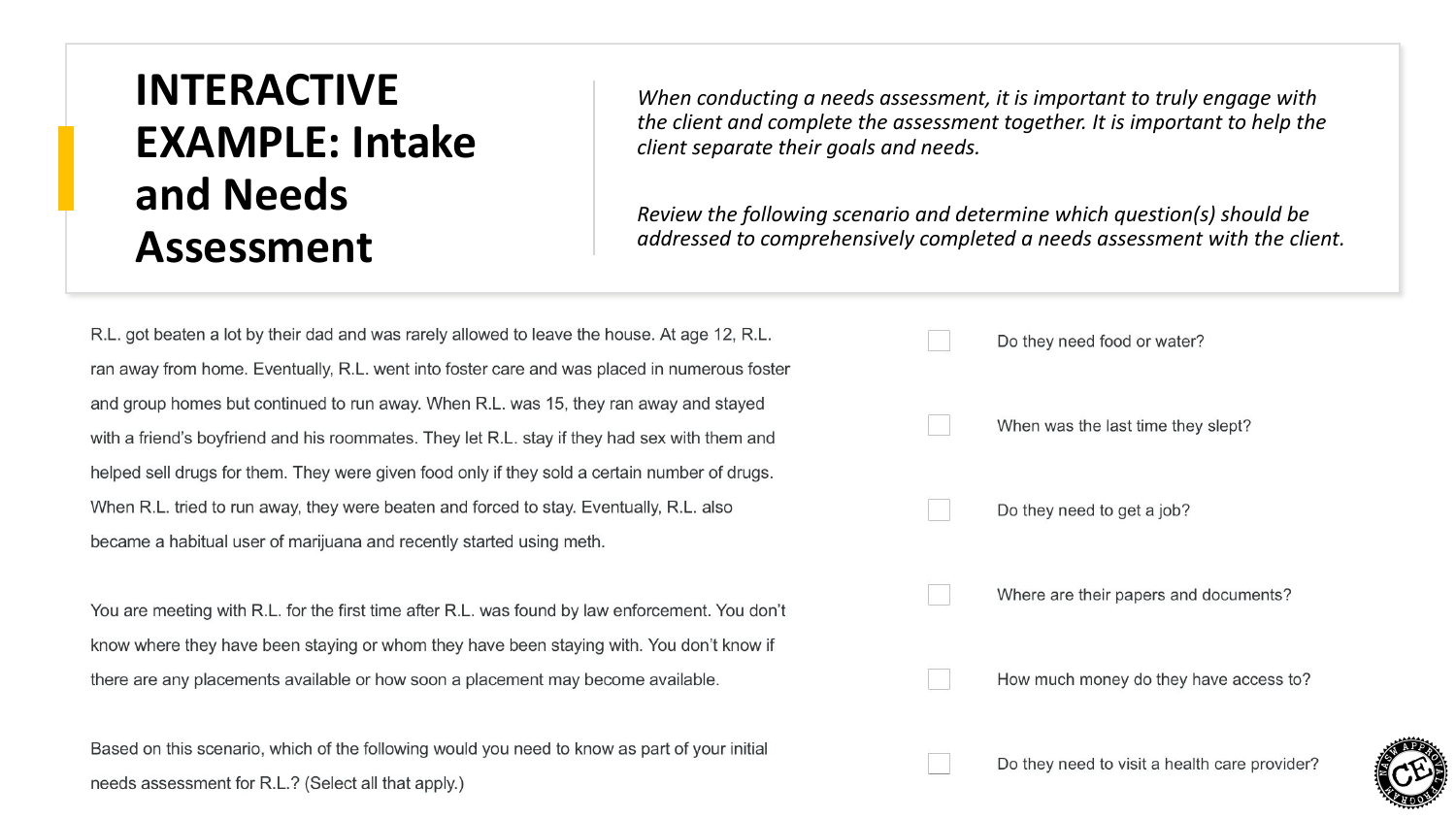## **COURSE CONTRIBUTORS**

The McCain Institute and the National Network for Youth assembled a group of leading experts, advisors, academics, and practitioners comprised of members from across the nation representing urban, suburban, and rural communities to review and provide feedback on the curricula.

Bill Wilson Center Covenant House International Freedom Network USA Human Trafficking Collaborative Network (HTCN) Indianapolis Public Schools International Rescue Committee Massachusetts Police Department McCain Institute HT Advisory Council Members National Center for Missing and Exploited Children One•n•Ten, Inc. Open Door Pinal County Juvenile Court The Center for Youth Services, Inc. Washington University Institute for Public Health Washington University School of Medicine YouthCare Youthworks/Mountain Plains Youth Services